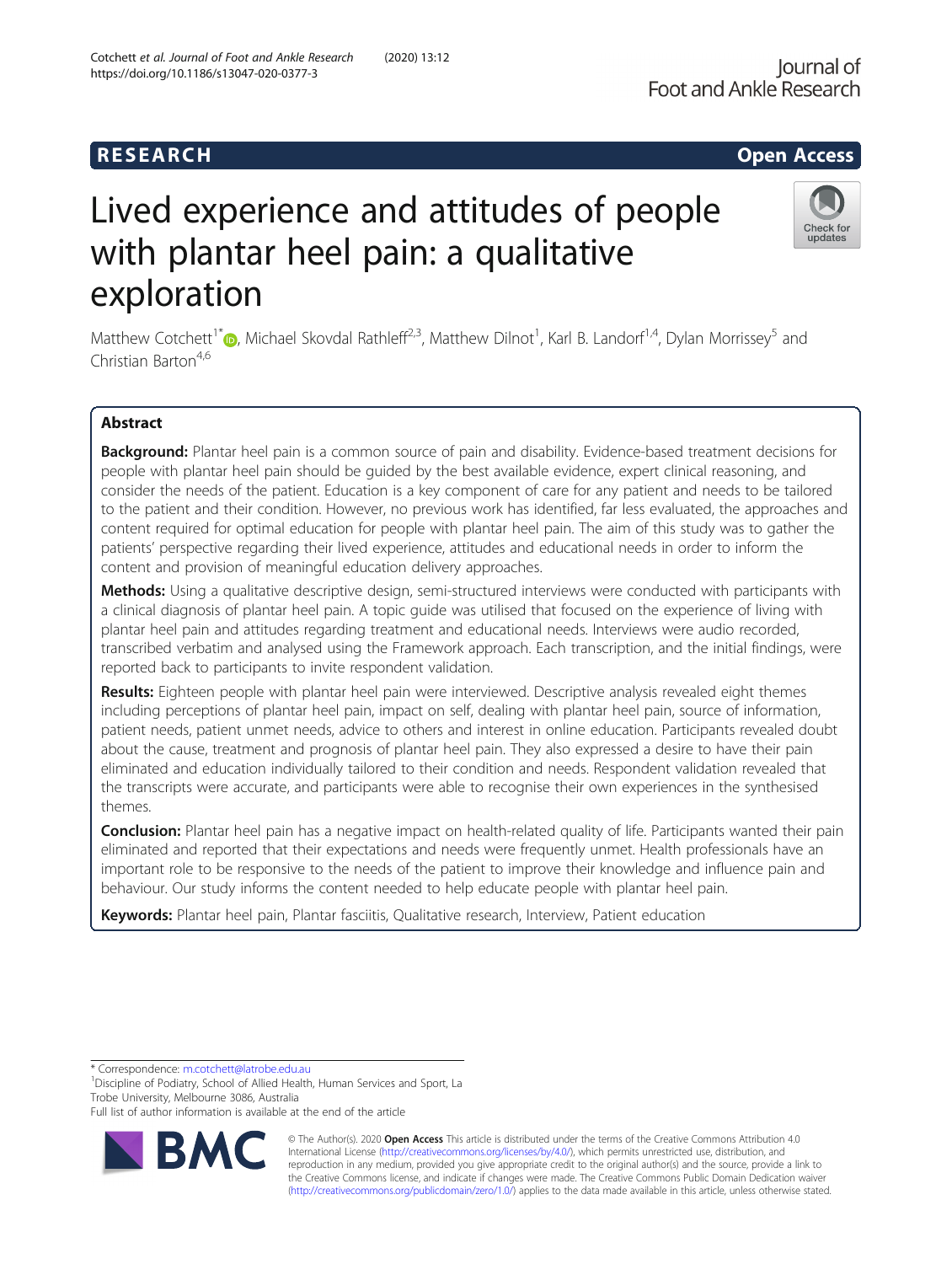# Background

Plantar heel pain (PHP) is common in the community with an estimated prevalence between 3.6 and 9.6% [[1](#page-7-0)– [4\]](#page-7-0), although there is a paucity of high-quality prevalence studies. PHP has a negative impact on healthrelated quality of life and is frequently associated with significant disability due to pain, and psychological distress [\[4](#page-7-0)–[7](#page-7-0)]. The condition can be long-standing [[8\]](#page-7-0) and one study found that 1 in 5 patients took several days of sick leave due to their heel pain [[9\]](#page-7-0). Current evidencebased treatments for PHP, supported by systematic reviews, include foot orthoses  $[10]$  $[10]$ , foot taping  $[11]$  $[11]$ , and extra-corporeal shockwave therapy [[11](#page-7-0), [12](#page-7-0)]. However, a recent network meta-analysis showed that effect sizes are small and there is no clear superiority of any available treatment [\[13\]](#page-7-0).

Evidence-based treatment decisions for people with PHP should be guided by the best available evidence, expert clinical reasoning, and take into account the needs of the patient  $[14]$  $[14]$  $[14]$ . Health care that is responsive to the values, preferences and needs of the patient improves patient experiences [[15](#page-7-0)–[18\]](#page-7-0). Education is a key component of care for any patient and needs to be tailored to the patient and their condition. However no previous work has identified, far less evaluated, the approaches and content required for optimal education for people with PHP.

As an initial step towards developing optimal care, there is a need to understand the lived experience and attitudes of people with PHP. The aim of this study was to explore the lived experience and attitudes of people with PHP in order to inform the provision of meaningful education delivery approaches and resource formulation.

### **Methods**

#### **Ethics**

The Human Ethics Committee at La Trobe University approved the study (S17–075) and all participants signed informed consent.

#### Study design

This study was a qualitative descriptive design with semi-structured interviews and followed the Consolidated Criteria for Reporting Qualitative Studies reporting guidelines [\[19](#page-7-0)].

#### Sampling and recruitment

Participants in the greater metropolitan Melbourne and the central regional area of the State of Victoria, Australia were recruited using advertisements in community centres, primary care clinics and La Trobe University. Interested individuals called or emailed the lead author and an appointment was made to screen for eligibility. The Participant Information Statement and topic guide (Table 1) was provided to participants 1 week prior to the screening process. No relationship was established with the participant prior to the screening process and data collection. No participants that met the eligibility criteria refused to participate.

A purposive sampling frame was utilised to capture a wide range of viewpoints that was representative of the population based on sex, age, duration of symptoms, and previous treatment. This was used to guide recruitment of participants with a clinical diagnosis of PHP [[20](#page-7-0)], including: (i) aged 18 years and above, (ii) symptoms greater than 1 month duration, (iii) a score of  $> 20$  mm on a Visual Analogue Scale for average pain over the past 7 days, and (iv) pain on palpation of the medial tubercle of the calcaneus. Exclusion criteria included PHP that might be systemic in origin, and/or (ii) related to more sinister causes of PHP such as tumours, infections and fractures.

#### Data collection

Individuals who met the criteria, and provided informed consent were subsequently interviewed. Prior to interview, participants completed a Visual Analogue Scale for pain and the Foot Health Status Questionnaire for foot pain and foot function [[21](#page-7-0)]. The topic guide (Table 1) was developed via a literature search of studies that evaluated the

Table 1 Topic quide to facilitate the semi-structured interview

1. Can you tell me about the problems you have been having with your heel?

- 2. What do you think caused your heel pain?
- 3. What do you think is happening in your heel?
- 4. Has your heel pain changed things for you in your life?
- 5. What do you do for your heel pain?
- 6. What do you understand about your treatment options which might or might not be effective and why?

7. What or who has influenced your treatment decisions (clinician, internet, family, etc)?

8. What advice would you give to someone else who has similar issues with their heel?

9. Do you regret any treatment decisions (or happy with your decisions)?

10. What do you want from a clinician for whom you may or may not have consulted for your PHP?

11. Who has provided your education and what specific education resources have been provided to you?

12. Have you used the internet to find additional information and if so where did you go and what did you find?

13. What do you wish you had learnt sooner about your heel pain?

14. How do you think education provided about your condition can be improved?

15. If a website was to be built, which provided education about your condition

• What information should be included?

• How would you like the information to be presented?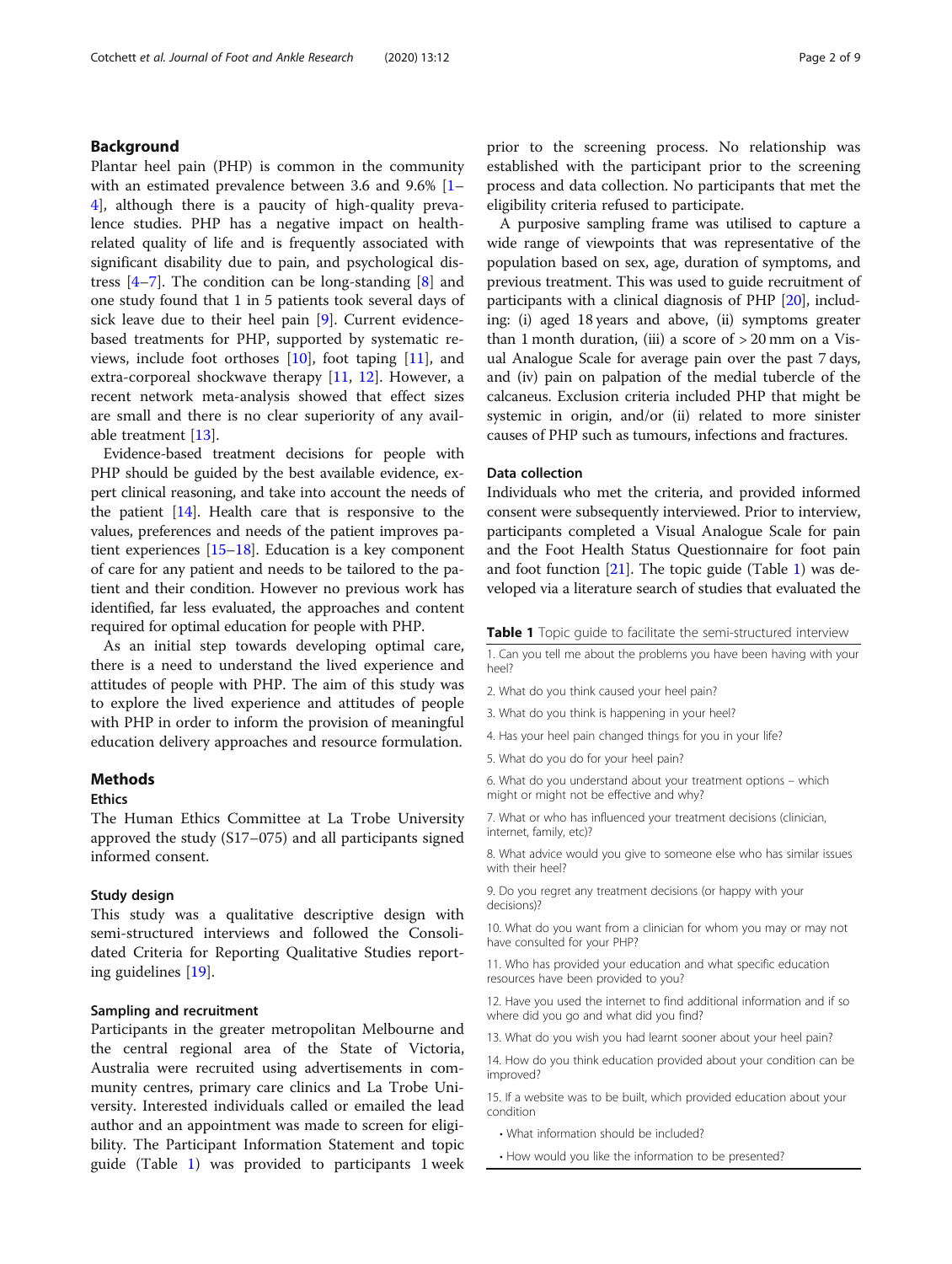experience of people with foot osteoarthritis [\[22\]](#page-7-0), the educational needs of people following knee and hip replacement [\[23](#page-7-0)] and discussion amongst the research team. In addition, the topic guide was guided by the clinical and academic experience of the research team.

Interviews were semi-structured with open-ended questions. Data were collected until no new themes materialised. All interviews were conducted by MC and lasted between 6 and 31 minutes (mean = 15). No field notes were gathered during the interview and no repeat interviews were conducted.

#### Data analysis

The interviews were audio recorded, transcribed verbatim and analysed using a Framework approach [\[24,](#page-8-0) [25](#page-8-0)]. First, the lead author (MC, a registered podiatrist with 20 years of experience) checked all transcripts for errors by listening to the audio files and reading the transcript. To become familiar with the dataset, MC re-read the transcripts and made notes to record impressions. Second, a thematic framework was established by assigning a 'code' to a key issue that captured the essence of that theme. Themes were derived from the data rather than identified in advance. Third, 'indexing' was conducted, which involved grouping together codes that were conceptually related and assigning the cluster an overarching theme. A second author (CB, a registered physiotherapist with 14 years of clinical experience and previous experience conducting qualitative research) independently reviewed the codes and indexing, against the manuscripts, to verify their development. Fourth, a spreadsheet was constructed and the qualitative data was 'charted' into a matrix (Supplementary File [1\)](#page-7-0) by summarising data by theme from each transcript [[25](#page-8-0)]. Quotes were extracted from the transcripts to highlight the participant's voice and contribute to credibility and transparency of the research. Fifth, the qualitative data were 'interpreted' by MC and CB to explore interesting ideas and map connections between themes  $[25]$ . Respondent validation  $[26]$  was conducted by providing all participants with a copy of their transcript and a spreadsheet that included emerging themes.

#### Results

Eighteen participants were recruited between May 25th, 2017 and July 20th, 2018. Baseline characteristics are listed in Table 2. Participants had a mean  $\pm$  SD age of 58.2  $\pm$  6.6 years and 66% were female. Thirty-nine percent of participants had a history of hypertension, while 5% had a history of heart disease, hypercholesterolaemia, and thyroid disease and 11% had a history of gout. No participants with infections, fractures or tumours were identified based on the subjective and objective evaluation. Member checking highlighted that the transcripts were accurate, and participants were able to recognise their own experiences in the synthesised themes.

Table 2 Characteristics of participants

| Variable                                       | $N = 18$    |
|------------------------------------------------|-------------|
| Age                                            | 58.2 (6.6)  |
| Gender, n (%) female                           | 12 (66%)    |
| Height                                         | 169.3 (9.4) |
| Weight                                         | 79.5 (21.3) |
| BMI                                            | 27.8 (5.7)  |
| Duration of heel pain (months)                 | 15.9 (16.3) |
| Education (years)                              | 16.1(3.6)   |
| First step pain, 100 mm VAS <sup>a</sup>       | 45.6 (34.0) |
| Average pain today, 100 mm VAS                 | 34.3 (25.4) |
| Average pain past 7 days, 100 mm VAS           | 43.9 (24.7) |
| Foot Pain, FHSQ <sup>b</sup> (100 point scale) | 51.4 (17.5) |
| Foot Function, FHSQ (100 point scale)          | 52.8 (30.4) |

Note: values represent mean ± SD, unless otherwise stated Abbreviations: FHSQ Foot Health Status Questionnaire, VAS Visual

Analogue Scale

<sup>a</sup>Higher values indicate greater severity of pain

b<sub>0</sub> corresponds to the worst foot health, 100, the best

The Framework analysis resulted in eight themes with 43 sub-themes (Supplementary file [1\)](#page-7-0). The eight themes included 'perceptions of PHP', 'impact on self', 'dealing with PHP', 'source of information', 'patient needs', 'patient unmet needs', 'advice to others' and 'interest in online education'.

#### Theme 1. Impact of PHP

Participants described first step pain as the most common symptom. The experience of PHP had a negative impact on health-related quality of life, especially on physical function including a reduced ability to walk, run, stand for long periods, go on holidays and entertain friends:

"I don't feel as strong in my whole body. I have a bit more trouble lifting, trouble walking, especially down slopes or downstairs, not so bad going up stairs or up slopes, but activity has certainly been slowed right down" (Participant 17).

A reduction in physical activity was associated with negative emotions and feelings including sadness, hopelessness and frustration:

"I'm a mouse on a wheel. I can't seem to get off. I don't know what to do. I don't know how to lose weight without moving, and how do you move without the pain? So yeah, sometimes I'm a bit exasperated by it" (Participant 15).

The experience of pain was also an obstacle to being socially active, with some participants expressing a feeling of social isolation.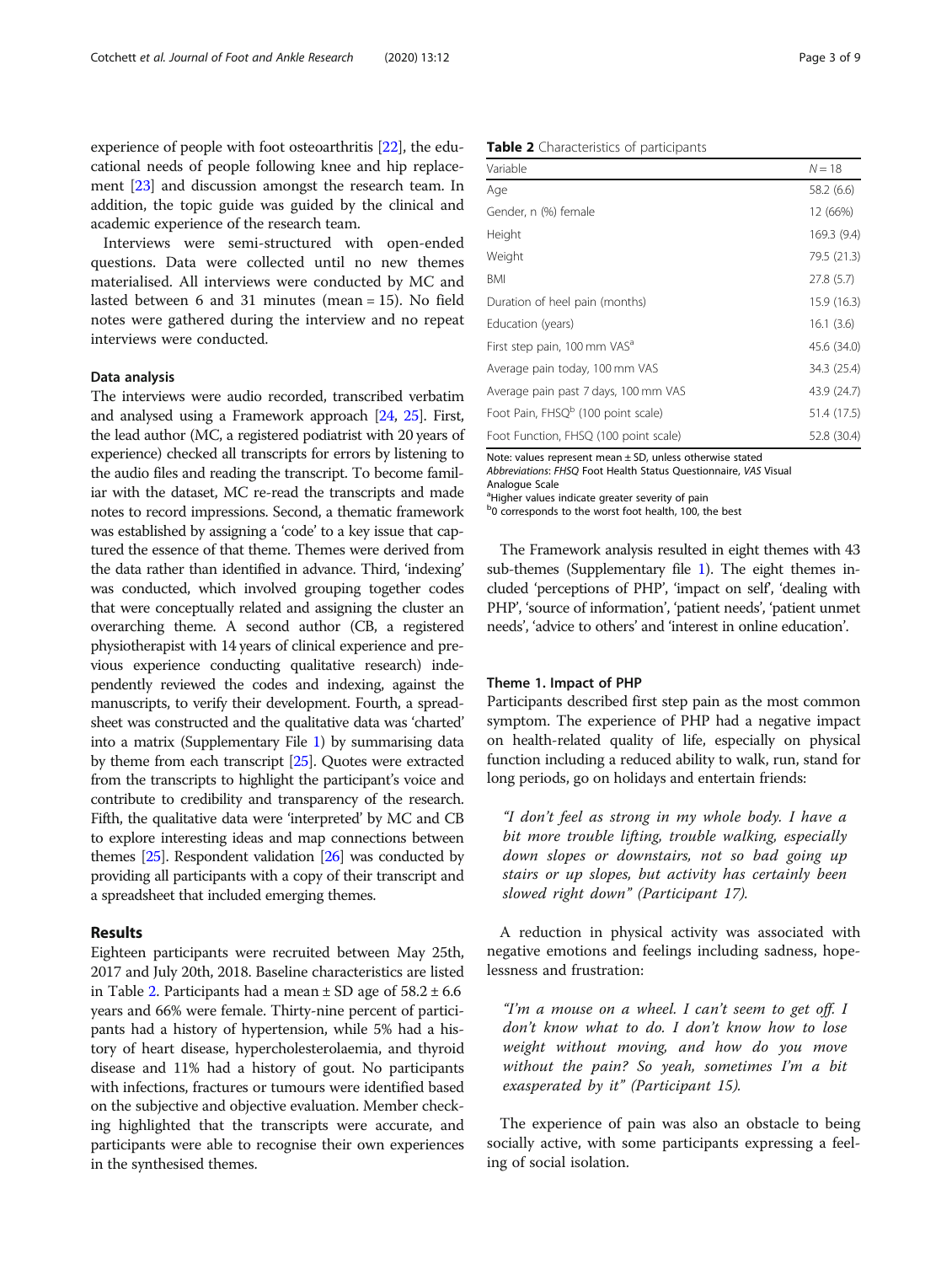# Theme 2. Perceptions about PHP

Several subthemes emerged from the participants' perceptions of their PHP including beliefs about the cause, the underlying pathology and meaning of pain. Numerous causes were proposed by participants including being overweight, a change in the level of activity, standing for long periods, walking on hard, soft and uneven surfaces, and walking barefoot:

"Probably I was overdoing it. I increased my walk because I used to do around the three to four kilometres, pushing every now and then. But since I retired, I've been going five and at times eight (kilometres), and then walking on both hard surface and the sand" (Participant 4).

"I just thought it was because I put on a lot of weight during that time" (Participant 14).

Similarly, participants reported numerous descriptions of the underlying pathology including plantar fasciitis, bruised heel, broken bone, heel spur and nerve irritation but many were unsure:

"Well, I really don't know. I didn't understand what it was. I knew it had something to do with the plantar fascia" (Participant 11).

Participants were also asked about the meaning of their pain with some highlighting that pain was a signal of a threat or warning sign.

"I feel like pain is my trigger to just try and do something a little bit different" (Participant 18).

# Theme 3. Coping with PHP

Participants described a myriad of interventions for PHP including orthomechanical, physical therapies, exercise, pharmacological and strategies to modify their activity. The most common interventions were foot orthoses, exercise, taping and advice regarding footwear, although a few participants combined multiple interventions. Participants' descriptions of the exercise prescription, which included either stretching or strengthening, were variable. Some participants reported that exercise provided short-term relief, while one participant questioned the effectiveness of exercise:

"Either I'm not particularly disciplined at doing that (stretching and strengthening) or it just didn't actually help – maybe I was looking for a quick fix and it didn't happen quickly enough, and I became a bit frustrated with that" (Participant 18).

Foot taping was reported to be associated with short term pain relief, although participants reported adverse events such as skin irritation. Prefabricated foot orthoses had been explored by participants but with mixed success:

"Well, talk about painful, they were dreadful and then most of my shoes, I couldn't wear because my instep is too high, and I couldn't get the foot in the shoe with the orthotics in it" (Participant 5).

"The thing I've had the most success with is some orthotic inner soles that are very rigid and seem to hold my foot still. That seems to give me the most support" (Participant 18).

Footwear played a key role in alleviating pain with participants highlighting the importance of wearing supportive shoes with a small degree of heel elevation, and caution was expressed when walking in flat unsupportive shoes:

"Go invest in a good pair of shoes firstly. Never walk barefoot or in thongs and even if you get up in the middle of the night, make sure you put a shoe on to walk around" (Participant 7).

Tension existed in participants' responses relating to the role of modifying activity and or rest. While some participants modified their behaviour by limiting or eliminating an activity, others questioned the importance of rest:

"I didn't realise that this would help but I've started running and I've stopped eating sugar and I don't think the sugar has a relationship but what it has done is help me lose weight and get healthy" (Participant 17).

"Maybe I just didn't give it long enough, but I did have a week of total rest and it didn't help my foot and my brain nearly went into a massive meltdown" (Participant 18).

Overall, a common theme reported by participants was the implementation of a simple trial and error approach. This was associated with a sense of frustration about the lack of consistency in treatment approach and the absence of treatments known to work for patients:

"But honestly, if someone told me to mix up a special drink 'cause that's what was gonna fix it, that's probably what I'd do as well. So, I probably am trying anything. It's a bit like spin the wheel and try your luck. I'll try it all" (Participant 18).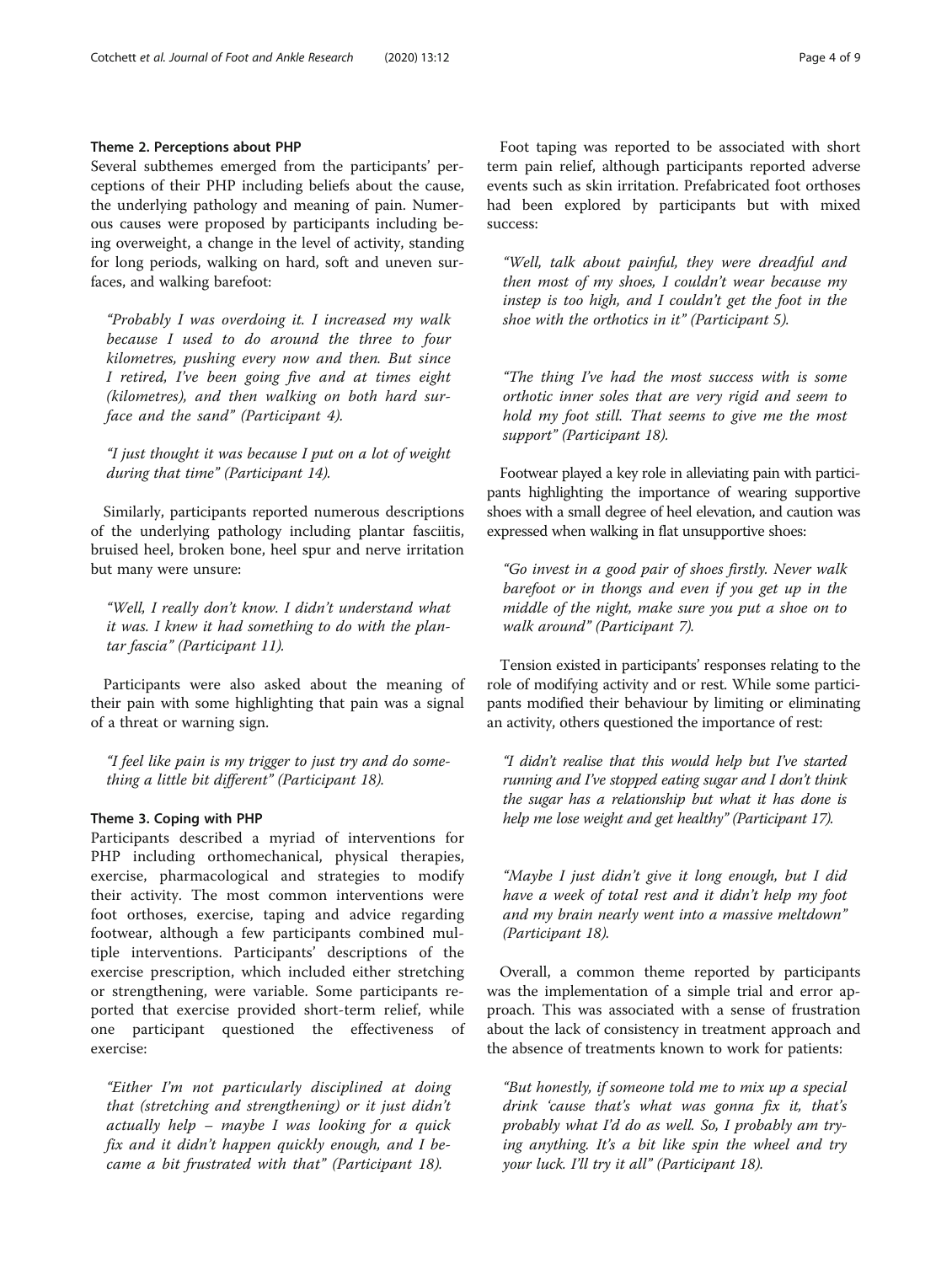# Theme 4. Source of information

Most participants identified allied health and medical professionals as their main source of information, although some participants perceived not being taken seriously:

"I did actually go to the doctor once and described it to him, but – yeah, he just said massage (the foot). The GP didn't look in the slightest bit interested, really" (Participant 6).

Participants frequently used the internet, although information was confusing, conflicting and rarely useful:

"A lot of descriptions of very long words that I didn't really understand … it gave a description about what it was, but actually I didn't find anything that was really telling me what to do" (Participant 17).

Discussing and sharing the experience of having PHP with other people who have experienced PHP provided opportunities to exchange practical advice and harness support:

"The idea is to gather as much information as possible from various sources regardless of whether they are a podiatrist, doctor, friend, or family, because sometimes you may get the best advice from people who have experienced this sort of problem" (Participant 4).

# Theme 5. Patient needs

Participants provided rich descriptions of their treatment needs with three sub-themes emerging. First, participants wanted clear explanations of the diagnosis, aetiology, prognosis and treatment options:

"If I had a better idea, better understanding of what was actually happening with it, I think that would have guided me a lot better in what I was doing about it" (Participant 3).

"I know that's a very subjective sort of thing, but to have some idea of  $-$  okay, this could take months, it could take three months, it could take six months – just to have some sort of idea, I think, of how long it might take 'cause I really thought I'd be over it by now" (Participant 10).

Second, people with PHP wanted face-to-face consultations with a health professional that appeared interested, asked appropriately directed questions, and delivered information in a clear, confident and easy to understand manner. Online resources were more cautiously viewed, with material being seen on a spectrum from valuable to requiring caution:

"Not everything that you read on the internet is possibly correct, so I just dealt with it. I mean, some physicians are not always correct too, but I just felt more secure in actually seeing someone and talking to them face to face rather than reading it off the internet" (Participant 13).

Some participants expressed a desire to be given educational resources, such as patient handouts, which provide an outline of the plan recommended by the clinician that can be revisited when suitable for them:

"I want some clear information. Maybe I have seen in some instances for other situations where people have a handout and there are a couple of little photos with brief explanations and maybe the five top suggestions, something to take home" (Participant 5).

Third, while participants wanted clear education-based information for their PHP, they fundamentally want to have their pain eliminated:

"I mean, there may be no magic bullet here to say we can get rid of it, but if there's a way to stop the pain, so you can be more active and – yeah, I'm all ears. I'm open to whatever is available (Participant 1)".

# Theme 6. Patient unmet needs

Participants described unmet expectations regarding explanations of the underlying pathology, causal factors, and descriptions of interventions:

"A lot of the education is being well, "Do this or do that," but without really explaining what it is that you're doing and why you're doing it and what you're supposed to achieve" (Participant 3).

"Here's half a dozen things that you should try in order of how frequently they assist people with similar problems," I think. So, like a bit of a format or a plan of what to do and when to move to the next step" (Participant 5).

Participants expressed frustration with conflicting information regarding the best approach to manage PHP with a spectrum of messages being delivered by clinicians and resources available online:

"I mean there's so much conflicting information on the internet, trying to put that into context with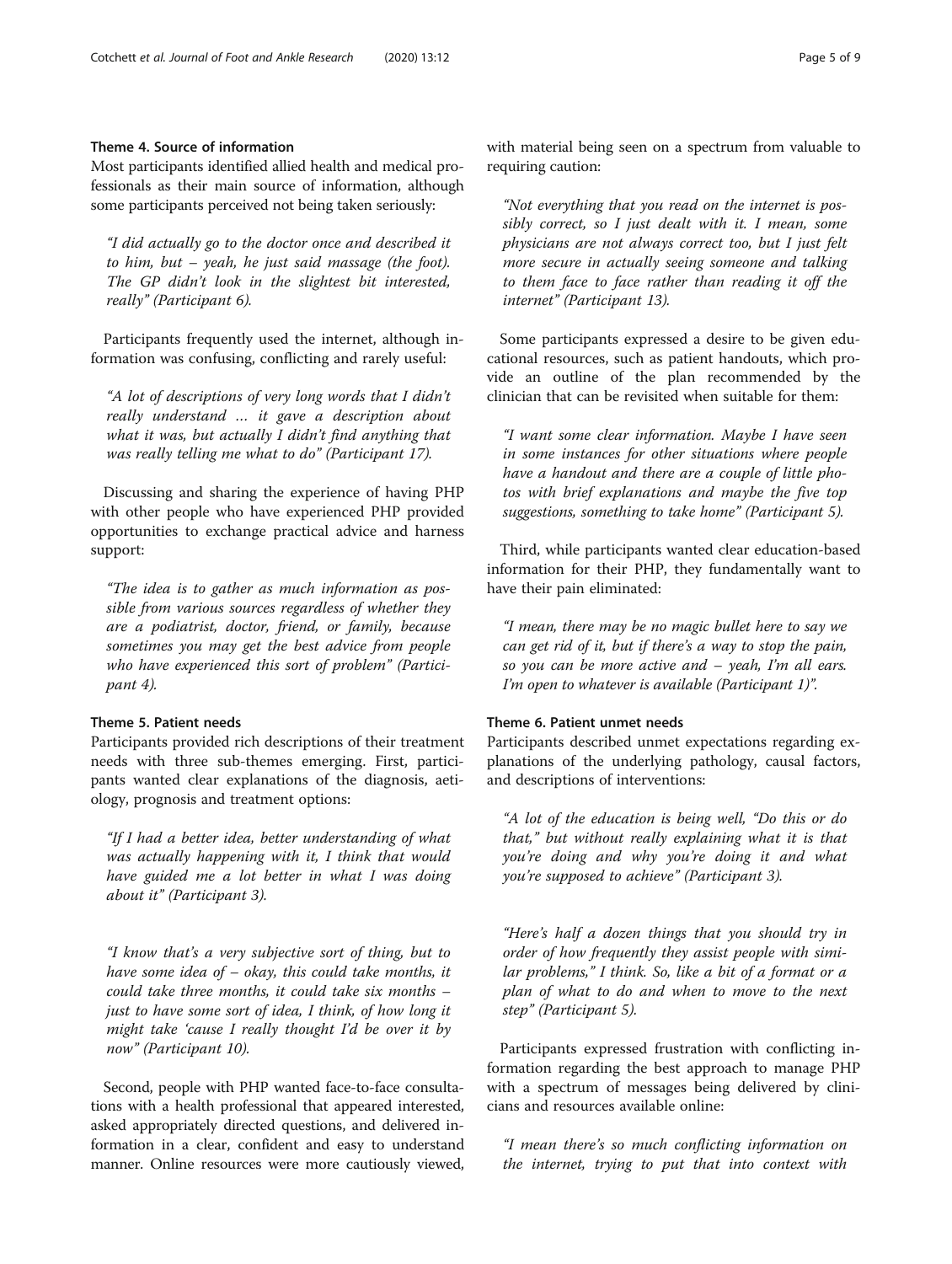what doctors told me, what my physio friend at work told me and reading different things on the internet, trying to relate that to my condition, and work it all out" (Participant 3).

Some participants wanted access to clear and simple education-based resources as current resources online were not considered trustworthy or written from an Australian perspective.

Participants' understanding of the evidence base could be considered poor. They had limited knowledge of what treatments are deemed to be effective although a subtheme emerged that corticosteroids, foot orthoses, exercise and surgery might be effective.

# Theme 7. Advice to others

A strong theme emerged regarding the importance of seeking early diagnosis and advice from a health professional:

"Get a good diagnosis and someone who knows what they're doing. I suppose looking back, getting a firmer diagnosis at the beginning maybe, trying to get some information that seemed to relate more specifically to your own condition because I found that I was never really quite clear on what advice I was getting really related to what I had because of confusion over what it was" (Participant 3).

Other subthemes emerged including the importance of wearing supportive shoes and avoiding walking barefoot. There was tension in participants' responses regarding the use of foot orthoses with both positive and negative experiences. Similarly, some participants advised others to avoid exercise, while some suggested to continue with a certain level of exercise.

# Theme 8. Interest in online education

Participants were asked about online education for people with PHP. Most participants had sourced information from health professionals and wanted face-toface consultations (Theme 5) but a theme emerged that this was often supplemented with online education.

Consistent with the needs of participants seeking advice and support from health professionals, participants interested in online education wanted a clear definition of PHP including the characteristic features of the condition, (e.g. diagnostic criteria, typical location of symptoms and casual factors) so that they could equate their presentation to that of a known diagnosis.

"I want videos that show where pain is on the foot, having that pointed out – drawn on a foot, so I can replicate it on mine, all that sort of  $-$  if your pain is here, it could be this. If it's here, it's probably not this" (Participant 18).

Participants also wanted to learn more about treatments including where to go for professional advice and what treatments are effective at different stages:

"I want to see like research-based information. I did find my physio therapist was good at saying, "Oh, this is the latest evidence-based practise for how to help with your hamstring tear." We didn't really go to heel descriptions of research. So, I think it should be informed by that and that that should be a clear link" (Participant 5).

Some participants discussed the importance of providing more detailed information to explore issues at a deeper level:

"Pretty much all of the websites that I looked at had the same sort of material just in different words, different diagrams, but not really getting down any deeper than that, and I think I really wanted to understand a bit more about it (Participant 3)".

Table [3](#page-6-0) is a summary box of the key components of an educational intervention for people with PHP interested in online education based on the interviews.

#### **Discussion**

This is the first qualitative study to explore the experiences and attitudes of people with PHP. Participants' responses revealed that although PHP negatively impacted their health-related quality of life, including a range of disruptions to the physical, mental and social aspects of their lives, they had doubt about the cause and nature of PHP. A myriad of interventions were trialled by participants with foot orthoses, taping, and exercise being prominent. Participants sourced information largely from health professionals but had variable experiences of how useful it was and how well it was provided. This was often supplemented with online material, which was considered confusing and rarely useful. Participants also expressed the desire to have their pain eliminated and education delivered that was clearly communicated and individually tailored to their condition and needs.

Our results indicate uncertainty among people with PHP regarding their diagnosis, as well as its cause, prognosis and treatment options. This resulted in participants reporting that they experienced frustration and they struggled to find an appropriate treatment plan to meet their needs. This is not surprising given the lack of clarity about the underlying pathology [\[27\]](#page-8-0), limited effectiveness of available interventions in the literature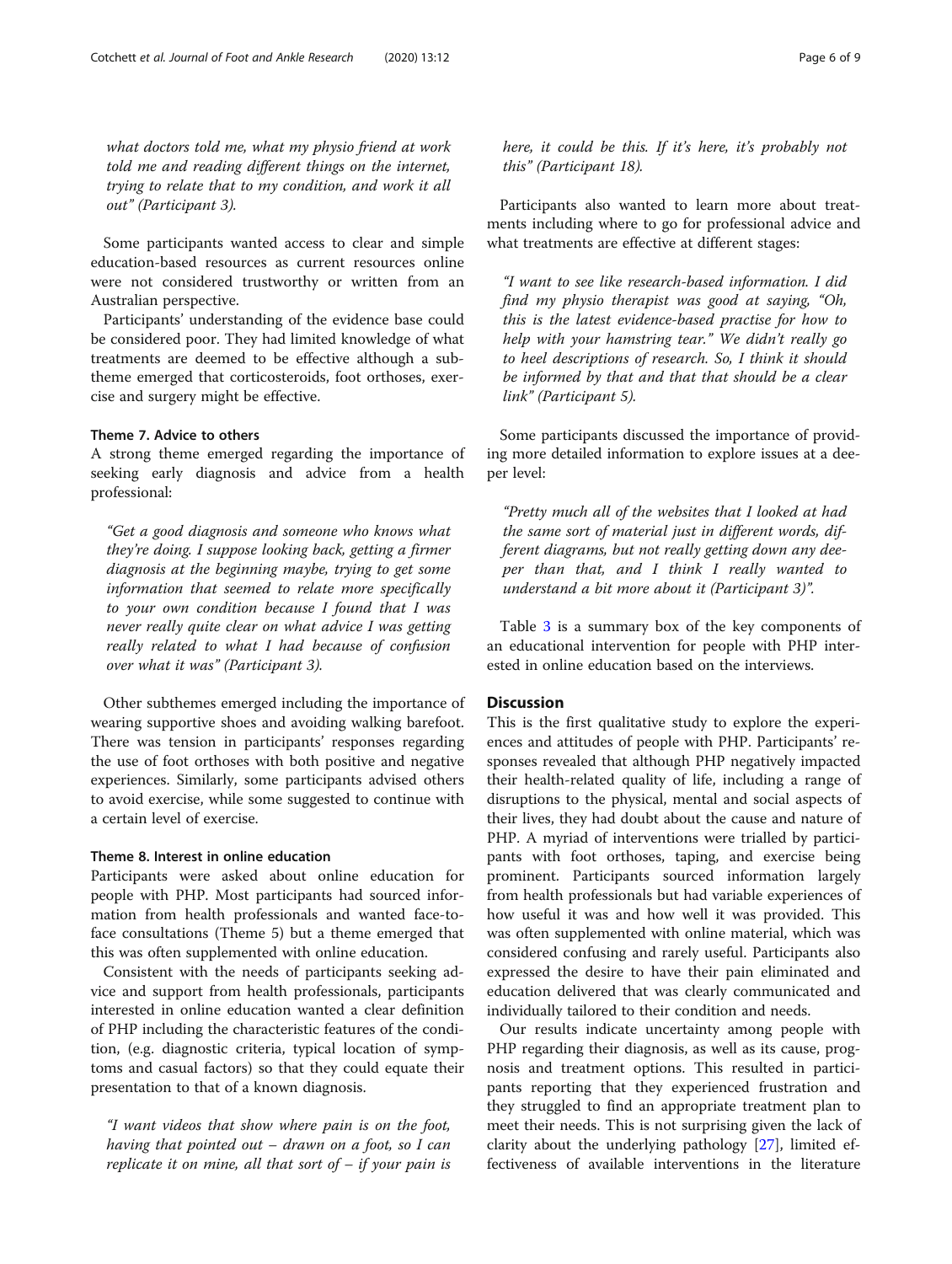<span id="page-6-0"></span>

|  |  | Table 3 Components of an educational intervention |  |  |  |  |
|--|--|---------------------------------------------------|--|--|--|--|
|--|--|---------------------------------------------------|--|--|--|--|

| Checklist                                                                                                            |  |  |  |  |  |  |
|----------------------------------------------------------------------------------------------------------------------|--|--|--|--|--|--|
| The content                                                                                                          |  |  |  |  |  |  |
| Provide a definition of plantar heel pain, including classic features<br>that differentiate it from other conditions |  |  |  |  |  |  |
| Include information about what is effective and what is ineffective                                                  |  |  |  |  |  |  |
| Provide treatment options at different stages of the condition                                                       |  |  |  |  |  |  |
| Define the role of various health professionals that can provide advice                                              |  |  |  |  |  |  |
| Provide access to information that allows greater knowledge<br>exploration                                           |  |  |  |  |  |  |
| Include stories of people who have lived with PHP                                                                    |  |  |  |  |  |  |
| Include videos that demonstrate exercises (e.g. stretching)                                                          |  |  |  |  |  |  |
| The features                                                                                                         |  |  |  |  |  |  |
| Use simple, clear, and easy to understand terminology                                                                |  |  |  |  |  |  |
| Concise and easy to read                                                                                             |  |  |  |  |  |  |
| Include good use of illustrations                                                                                    |  |  |  |  |  |  |
| ONI INF elements                                                                                                     |  |  |  |  |  |  |
| Perform a walkthrough of the website                                                                                 |  |  |  |  |  |  |
| Include good use of written, audio and visual illustrations                                                          |  |  |  |  |  |  |
| Ensure there is a clear statement of quality assurance                                                               |  |  |  |  |  |  |
| Regular updates                                                                                                      |  |  |  |  |  |  |
| Provide handouts that can be downloaded for easy reference to key<br>issues                                          |  |  |  |  |  |  |

[[13,](#page-7-0) [20](#page-7-0), [28](#page-8-0)], factors associated with PHP [\[29](#page-8-0)], and prognosis [\[8](#page-7-0), [20,](#page-7-0) [30\]](#page-8-0). Varied beliefs, uncertainty, coupled with a desire for better understanding, highlights the need to rethink how PHP is viewed, assessed and treated.

Our findings are consistent with other groups of people who have chronic disease, who express the need for information to understand what was wrong, have a realistic idea of their prognosis, learn how to prevent their condition, better understand the outcomes of various treatments, and identify who to see and sources of help [[31](#page-8-0)]. Our findings are also consistent with the lived experience of people with rheumatoid arthritis where education is recognised as being essential to maintain optimal foot health, although the needs of the patient are not always being met [\[32](#page-8-0)]. A lack of appropriate education about specific foot related interventions was also associated with fear and anxiety in people with rheumatoid arthritis [\[32](#page-8-0)].

The results of our study have immediate implications for clinical practice, with participants providing rich descriptions of their clinical needs. Although, for many of the participants interviewed, which were largely representative of the PHP population, their needs were largely unmet. However, it is unclear if this unmet need related to the choice and combination of treatments implemented, the manner in which the participant was educated, or an inability or

readiness of the participant to engage in their treatment and work towards health behaviour change [\[33](#page-8-0), [34](#page-8-0)].

To help meet patient needs, it is essential that evidence based clinical practice guidelines be established for PHP that include the best available evidence from high quality trials synthesised with expert opinion and the 'patient voice'. If health professionals are guided by clinical practice guidelines it might keep treatments within a narrow range of practice and the process of care may become more consistent across different health professionals. In addition, health professionals need to communicate evidence-based information in a clear, and understandable manner that is responsive to their needs.

The impact of PHP extended beyond physical limitations typically targeted by interventions in clinical trials [[11,](#page-7-0) [13](#page-7-0)], negatively impacting on emotions, feelings and thoughts. Psychological factors have been found to be associated with increased pain and reduced foot function in people with PHP [\[6](#page-7-0), [7](#page-7-0)]. Additionally, symptoms of depression and anxiety are associated with a poorer prognosis for a range of musculoskeletal conditions, which underscores the potential importance of such factors in the patient's experience of pain [\[35](#page-8-0)]. Accordingly, health professionals should view the patient through a broader biopsychosocial model and attempt to ascertain the dominant contributors of this model to the patient's presentation [[36](#page-8-0)].

Our study informs methods to educate people with PHP using different media. Future research may consider the provision of written, audio and visual resources including a freely accessible online resource, which is reported to be effective for other conditions. Printed or electronic information can improve knowledge and understanding  $[18]$  $[18]$  $[18]$ , confidence and coping ability  $[18]$ , reduce anxiety [[37](#page-8-0)], improve social support, health behaviours, adherence to treatment recommendations and clinical outcomes [[38](#page-8-0)]. In people with diabetes, brief foot care education has been shown to positively influence patient knowledge and self-reported patient behaviour [\[39](#page-8-0)]. In addition, written education, co-designed with patients, has been found to be effective for improving foot health in people with Type II diabetes, while interactive education was found to improve understanding of important preventative measures in this population [\[40](#page-8-0)]. Similar education approaches may be of benefit to people with PHP.

Our study needs to be viewed in light of some limitations. First, the predominantly negative experiences of the sample might have reflected the recruitment of symptomatic participants, disgruntled with their experience, who were seeking guidance, although this group is especially important to improve treatment for. Second, the closed-ended nature of some questions might have limited deeper responses from participants, which might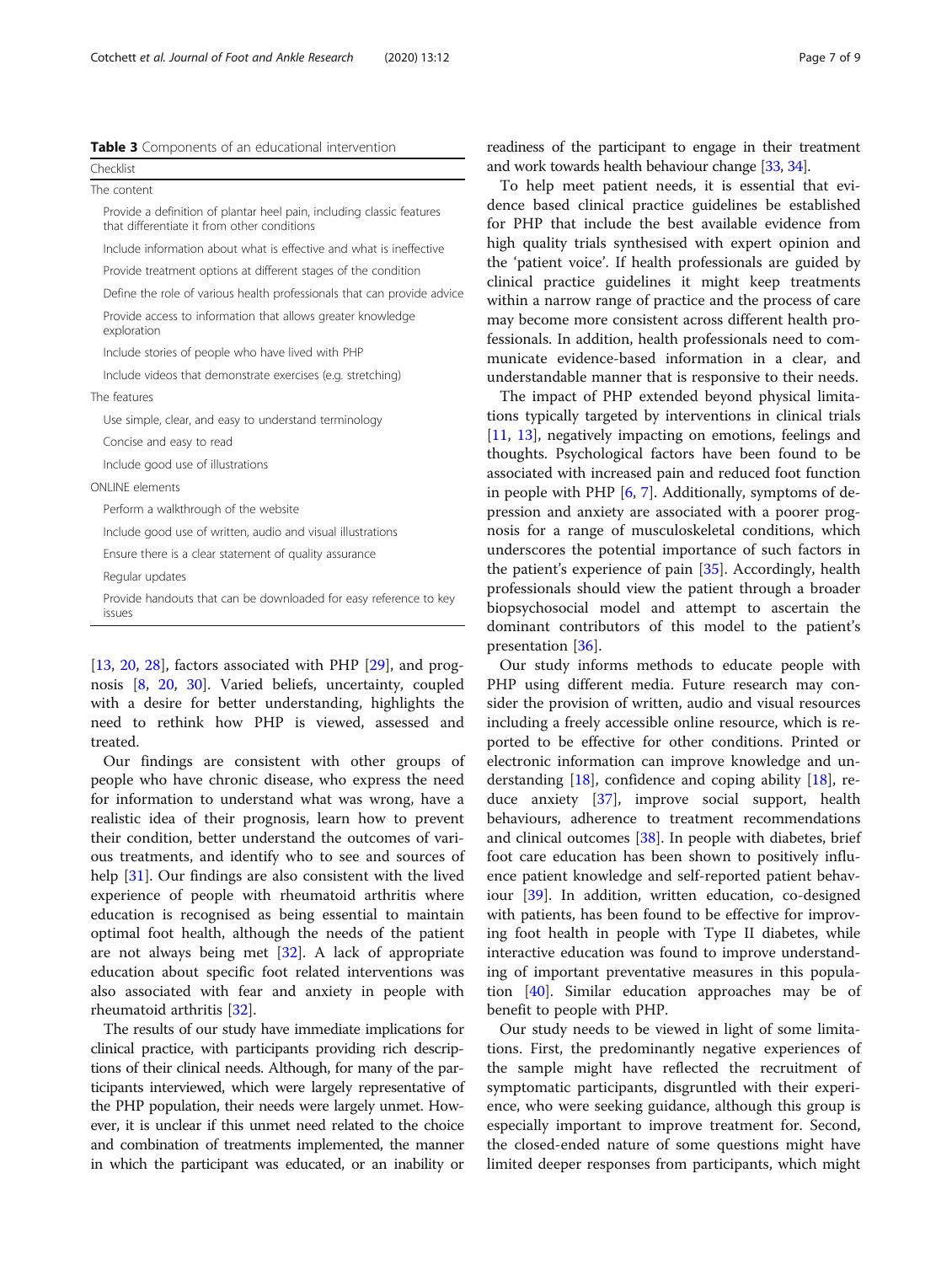<span id="page-7-0"></span>explain the brevity of some interviews. However, we used a qualitative descriptive research design where the goal was to obtain straightforward and minimally theorised answers to questions relating to the who, what and where of the participant's experience [\[41](#page-8-0)]. This is in contrast to other qualitative research designs that use a more interpretative approach to explain phenomena (e.g. phenomenology, grounded theory, or ethnography) [\[41](#page-8-0)].

# Conclusion

The data revealed that PHP negatively impacts healthrelated quality of life. Participants reported that they wanted their pain eliminated, although their expectations and needs were frequently unmet. Our findings point to the potential importance of providing patientcentred care that considers, and is responsive to, patients' needs and expectations as well as giving a clear guidance about delivery and content.

#### Supplementary information

Supplementary information accompanies this paper at [https://doi.org/10.](https://doi.org/10.1186/s13047-020-0377-3) [1186/s13047-020-0377-3.](https://doi.org/10.1186/s13047-020-0377-3)

Additional file 1. The Framework Matrix - summary of themes and subthemes.

#### Acknowledgements

Not applicable.

#### Authors' contributions

MC, MR, CB, KL and MD conceived the idea for the study. MC recruited participants and collected data. MC and CB analysed the data. All authors agreed on the interpretation of the results. All authors were involved in the drafting of the manuscript and approved the final version to be submitted for publication.

#### Funding

This study was financially supported by the Australian Podiatry Education and Research Foundation.

#### Availability of data and materials

The datasets used and/or analysed during the current study are available from the corresponding author on reasonable request.

#### Ethics approval and consent to participate

The Human Ethics Committee at La Trobe University approved the study (S17–075) and all participants signed informed consent.

#### Consent for publication

Not applicable.

#### Competing interests

The authors declare that they have no competing interests.

#### Author details

<sup>1</sup>Discipline of Podiatry, School of Allied Health, Human Services and Sport, La Trobe University, Melbourne 3086, Australia. <sup>2</sup> Center for General Practice, Department of Clinical Medicine, Aalborg University, 9000 Aalborg, Denmark. <sup>3</sup>SMI, Department of Health Science and Technology, Faculty of Medicine, Aalborg University, Aalborg, Denmark. <sup>4</sup>La Trobe Sports and Exercise Medicine Research Centre, School of Allied Health, Human Services and Sport, La Trobe University, Melbourne 3086, Australia. <sup>5</sup>Sports and Exercise Medicine, QMUL, London E1 4DG, UK. <sup>6</sup>Department of Surgery, St Vincent's Hospital, University of Melbourne, Melbourne, Australia.

#### Received: 21 November 2019 Accepted: 13 February 2020 Published online: 06 March 2020

#### References

- 1. Dunn JE, Link CL, Felson DT, Crincoli MG, Keysor JJ, McKinlay JB. Prevalence of foot and ankle conditions in a multiethnic community sample of older adults. Am J Epidemiol. 2004;159:491–8.
- 2. Hill CL, Gill TK, Menz HB, Taylor AW. Prevalence and correlates of foot pain in a population based study: the north West Adelaide health study. J Foot Ankle Res. 2008;1:2.
- 3. Menz HB, Tiedemann A, Kwan MMS, Plumb K, Lord SR. Foot pain in community dwelling older people: an evaluation of the Manchester foot pain and disability index. Rheumatol. 2006;45:863–7.
- 4. Thomas MJ, Whittle R, Menz HB, Rathod-Mistry T, Marshall M, Roddy E. Plantar heel pain in middle-aged and older adults: population prevalence, associations with health status and lifestyle factors, and frequency of healthcare use. BMC Musculoskelet Disord. 2019;20:337.
- 5. Cotchett M, Munteanu SE, Landorf KB. Depression, anxiety, and stress in people with and without plantar heel pain. Foot Ankle Int. 2016;37:816–21.
- 6. Cotchett MP, Whittaker G, Erbas B. Psychological variables associated with foot function and foot pain in patients with plantar heel pain. Clin Rheumatol. 2015;34:957–64.
- 7. Cotchett M, Lennecke A, Medica VG, Whittaker G, Bonanno DR. The association between pain catastrophising and kinesiophobia with pain and function in people with plantar heel pain. Foot. 2017;32:8–14.
- 8. Hansen L, Krogh TP, Ellingsen T, Bolvig L, Fredberg U. Long-term prognosis of plantar fasciitis: a 5- to 15-year follow-up study of 174 patients with ultrasound examination. Ortho J Sports Med. 2018;6:2325967118757983.
- 9. Riel H, Vicenzino B, Jensen MB, Olesen JL, Holden S, Rathleff MS. The effect of isometric exercise on pain in individuals with plantar fasciopathy: a randomized crossover trial. Scand J Med Sci Sports. 2018;28:2643–50.
- 10. Whittaker GA, Munteanu SE, Menz HB, Tan JM, Rabusin CL, Landorf KB. Foot orthoses for plantar heel pain: a systematic review and meta-analysis. Br J Sports Med. 2018;52:322–8.
- 11. Landorf KB. Plantar heel pain and plantar fasciitis. BMJ Clin Evid. 2015;1111.
- 12. Li X, Zhang L, Gu S, Sun J, Qin Z, Yue J, et al. Comparative effectiveness of extracorporeal shock wave, ultrasound, low-level laser therapy, noninvasive interactive neurostimulation, and pulsed radiofrequency treatment for treating plantar fasciitis: a systematic review and network meta-analysis. Medicine (Baltimore). 2018;97:e12819.
- 13. Babatunde OO, Legha A, Littlewood C, Chesterton LS, Thomas MJ, Menz HB, et al. Comparative effectiveness of treatment options for plantar heel pain: a systematic review with network meta-analysis. Br J Sports Med. 2019;53: 182–94.
- 14. Sackett DL, Rosenberg WM, Gray JM, Haynes RB, Richardson WS. Evidence based medicine: what it is and what it isn't. BMJ. 1996;312:71–2.
- 15. Little P, Everitt H, Williamson I, Warner G, Moore M, Gould C, et al. Observational study of effect of patient centredness and positive approach on outcomes of general practice consultations. BMJ. 2001;323:908–11.
- 16. Beach MC, Sugarman J, Johnson RL, Arbelaez JJ, Duggan PS, Cooper LA. Do patients treated with dignity report higher satisfaction, adherence, and receipt of preventive care? Ann Fam Med. 2005;3:331–8.
- 17. Pinto RZ, Ferreira ML, Oliveira VC, Franco MR, Adams R, Maher CG, et al. Patient-centred communication is associated with positive therapeutic alliance: a systematic review. J Phys. 2012;58:77–87.
- 18. Coulter A. Patient engagement—what works? J Ambul Care Manag. 2012;35:80–9.
- 19. Tong A, Sainsbury P, Craig J. Consolidated criteria for reporting qualitative
- research (COREQ): a 32-item checklist for interviews and focus groups. Int J Qual Health Care. 2007;19:349–57. 20. Martin RL, Davenport TE, Reischl SF, McPoil TG, Matheson JW, Wukich DK,
- et al. Heel pain-plantar fasciitis: revision 2014. J Orthop Sports Phys Ther. 2014;44:A1–33.
- 21. Bennett PJ, Patterson C, Wearing S, Baglioni T. Development and validation of a questionnaire designed to measure foot-health status. J Am Podiatr Med Assoc. 1998;88:419–28.
- 22. Thomas MJ, Moore A, Roddy E, Peat G. "Somebody to say 'come on we can sort this'": a qualitative study of primary care consultation among older adults with symptomatic foot osteoarthritis. Arthritis Care Res. 2013;65:2051–5.
- 23. Kennedy D, Wainwright A, Pereira L, Robarts S, Dickson P, Christian J, et al. A qualitative study of patient education needs for hip and knee replacement. BMC Musculoskelet Disord. 2017;18:413.